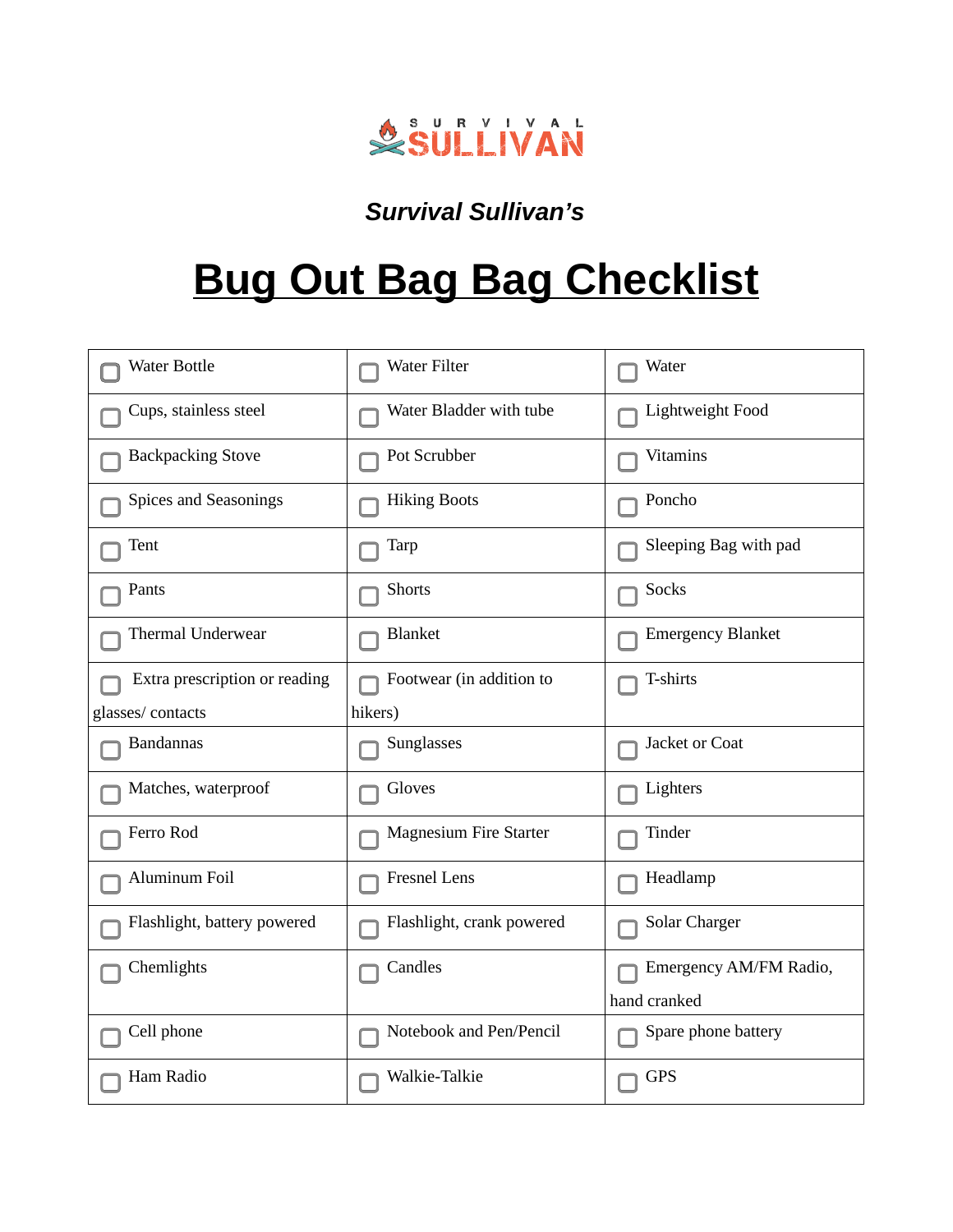| Ear buds                | Whistle                  | <b>Signaling Mirror</b>     |
|-------------------------|--------------------------|-----------------------------|
| Compass                 | Topographic Maps         | <b>Toilet Paper</b>         |
| <b>Hand Sanitizer</b>   | <b>Wet Wipes</b>         | Toothbrush                  |
| Toothpaste              | Floss                    | Comb                        |
| Shampoo                 | Nail Clippers            | Feminine Hygiene Products   |
| <b>Bar Soap</b>         | Knife, fixed blade       | Backup Knife                |
| Multi-Tool              | Pocket Knife             | Pry Bar                     |
| Hatchet or Camp Axe     | <b>Wire Saw</b>          | Small Hammer and Nails      |
| E-Tool / Folding Shovel | Gun and Ammo             | <b>Gun Cleaning Kit</b>     |
| <b>Body Armor</b>       | Pepper Spray             | <b>Bug Repellant</b>        |
| Slingshot               | Machete                  | <b>Fishing/Hunting Vest</b> |
| <b>Bow and Arrows</b>   | Fishing Rod and Hooks    | First-Aid Kit, basic        |
| Suturing Kit            | <b>CPR Mask</b>          | <b>Respirator Mask</b>      |
| Painkillers             | <b>Styptic Powder</b>    | Arm Sling                   |
| Thermometer             | Antibiotic Ointment      | Hand and Body Warmers       |
| <b>Baby Powder</b>      | Laxative                 | <b>Gauze Pads</b>           |
| Tourniquet              | Knee Brace               | Aspirin                     |
| <b>Medical Tape</b>     | <b>EMT/Trauma Shears</b> | Benadryl                    |
| <b>Medical Gloves</b>   | Scissors                 | Antibiotics                 |
| Aspercrèam              | <b>Abdominal Pads</b>    | Potassium Iodide            |
| Tylenol                 | Tweezers                 | Band-aids                   |
| Duct Tape               | Paracord                 | IDs and Documents           |
| Sunscreen               | Paper Clips              | <b>Elastic Bands</b>        |